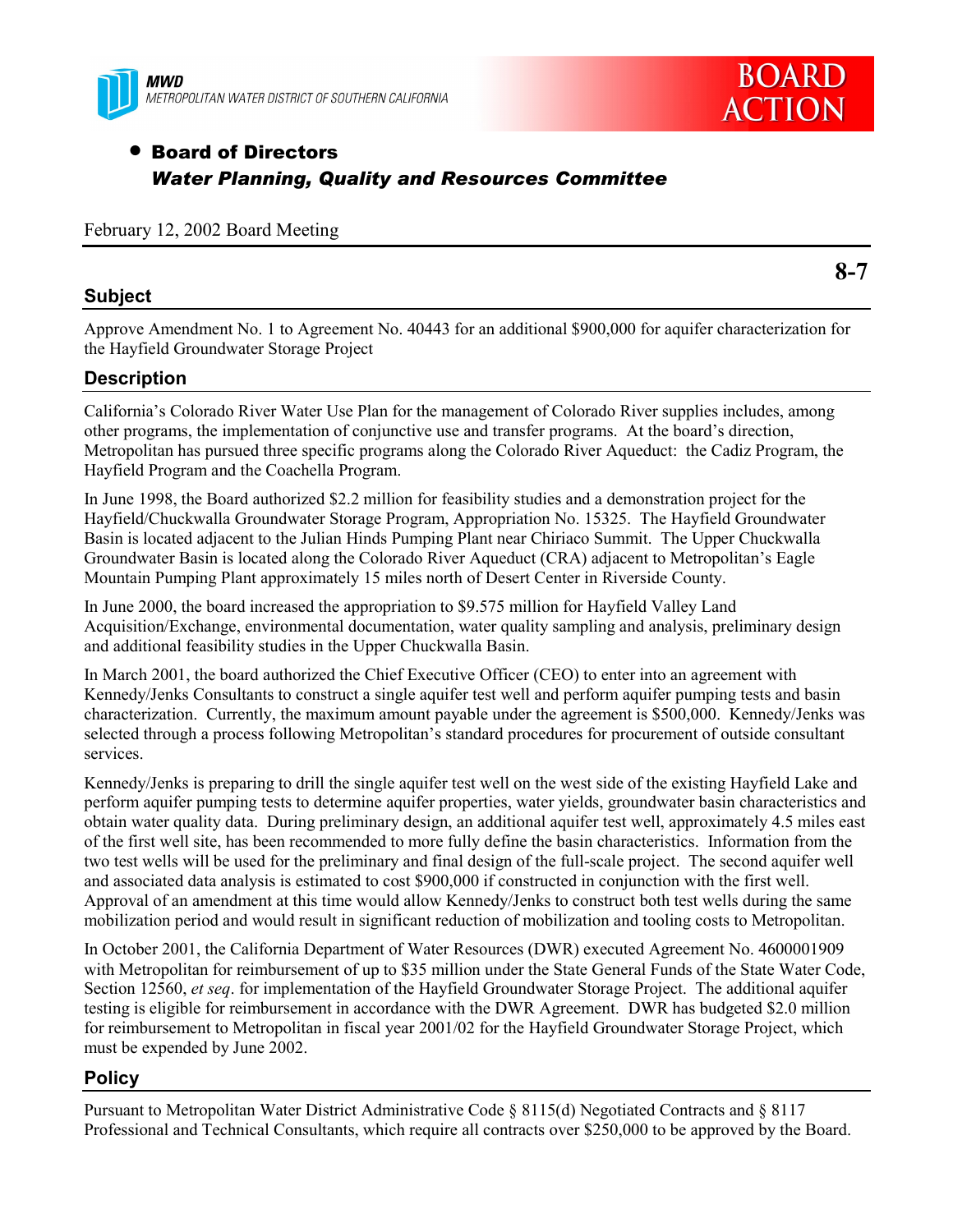## **California Environmental Quality Act (CEQA)**

#### CEQA determination for Option #1:

The environmental effects from the installation and operation of the two single aquifer test wells were evaluated in the 1999 Mitigated Negative Declaration for the Hayfield Basin Groundwater Storage Project. This document was prepared to satisfy the requirements of CEQA and the State CEQA Guidelines. The Mitigated Negative Declaration was adopted by Metropolitan's Board of Directors (Board) in April 1999. The Board also approved the Mitigation Monitoring and Reporting Program and the project itself on that same date. The present proposed board action is solely based on amending an existing agreement with Kennedy/Jenks to carry out the proposed activities as discussed in this board letter and to authorize additional funding for the agreement; however, there are no other changes to the previously approved project. Hence, the previous environmental documentation taken by the Board in conjunction with the proposed action fully complies with CEQA and the State CEQA Guidelines. As such, no further CEQA documentation is necessary for the Board to act on the proposed action.

The CEQA determination is: Determine that the proposed action has been previously addressed in the 1999 Mitigated Negative Declaration and that no further environmental analysis or documentation is required.

CEQA determination for Option #2:

None required.

#### **Board Options/Fiscal Impacts**

#### **Option #1**

Adopt the CEQA determination and authorize the CEO to amend Agreement No. 40443 for an additional \$900,000 for aquifer characterization for the Hayfield Groundwater Storage and Dry-Year Supply Program. **Fiscal Impact:** The financial benefits to Metropolitan includes (1) lower cost per constructed water well due to savings in mobilization and tooling charges, and (2) accelerated reimbursement of these costs from DWR.

#### **Option #2**

Do not authorize the CEO to amend Agreement No. 40443.

**Fiscal Impact:** Metropolitan could incur approximately \$100,000 of mobilization and tooling costs for construction of the aquifer test well and possible loss of reimbursable funds currently appropriated in the 2001/02 California State budget.

#### **Staff Recommendation**

Option #1

terher M. (hu 1/14/2002 *Stephen N. Arakawa Date*

*Manager, Water Resource Management*

su

1/20/2002 *Date*

*Ronald R. Gastelum Chief Executive Officer*

BLA #1476